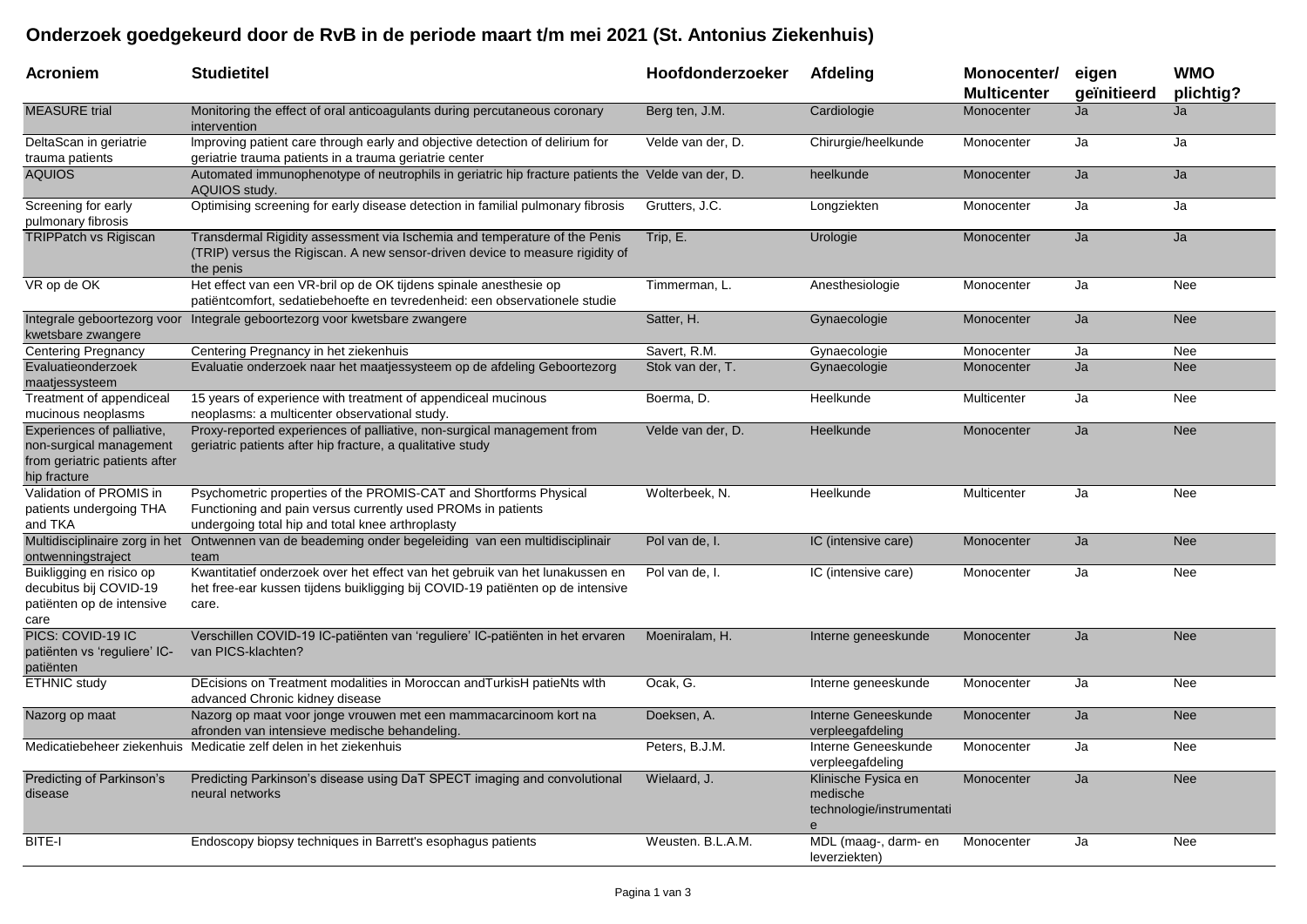| <b>Acroniem</b>                                                                                   | <b>Studietitel</b>                                                                                                                                                                                                                                                                                                                                     | Hoofdonderzoeker         | Afdeling               | Monocenter/<br><b>Multicenter</b> | eigen<br>geïnitieerd | <b>WMO</b><br>plichtig? |
|---------------------------------------------------------------------------------------------------|--------------------------------------------------------------------------------------------------------------------------------------------------------------------------------------------------------------------------------------------------------------------------------------------------------------------------------------------------------|--------------------------|------------------------|-----------------------------------|----------------------|-------------------------|
| <b>HELEMA</b>                                                                                     | Central Nervous Metastases of Breast cancer: responses to different systemic<br>treatment regimens                                                                                                                                                                                                                                                     | Wessels, P.H.            | Neurologie             | <b>Multicenter</b>                | Ja                   | <b>Nee</b>              |
| Bij een goed (levens) einde,<br>hoort een goed begin!                                             | Tijdige inzet van Advance Care Planning (ACP) bij patiënten met longkanker<br>stadium 4 zorgt voor kwaliteit van leven en voorkomt vermijdbare zorg.<br>Kwaliteit verbetertraject voor het implementeren ACP.                                                                                                                                          | Kastelijn, E.A.          | Oncologie verpleging   | Monocenter                        | Ja                   | Nee                     |
| Spalkbehandeling bij CTS                                                                          | Spalkbehandeling bij Carpaal Tunnel Syndroom: voorspellende factoren voor<br>de effectiviteit van spalkbehandeling en responsiviteit van de Boston Carpal<br>Tunnel Questionnaire bij spalkbehandeling                                                                                                                                                 | Braakenburg, A.          | Plastische chirurgie   | Monocenter                        | Ja                   | <b>Nee</b>              |
| Patiënttevredenheid bij<br>gebruik informatiebronnen<br>op de polikliniek Plastische<br>Chirurgie | Information sources used by patients visiting the plastic surgery outpatient                                                                                                                                                                                                                                                                           | Mink van der Molen, A.B. | Plastische chirurgie   | Monocenter                        | Ja                   | Nee                     |
| <b>SFACCESS</b>                                                                                   | Superficial Femoral Artery Access Study                                                                                                                                                                                                                                                                                                                | Heuvel van den, D.A.F.   | Radiologie             | Multicenter                       | Ja                   | <b>Nee</b>              |
| <b>Ruby 1820</b>                                                                                  | Efficacy and safety of PAVM embolization with large volume Ruby coils                                                                                                                                                                                                                                                                                  | Heuvel van den, D.A.F.   | Radiologie             | Monocenter                        | Ja                   | Nee                     |
| clinic.                                                                                           | Optimization of appointment Simulation optimization for appointment scheduling in a gastroenterology<br>scheduling in GE outpatient outpatient clinic: how different levels of specialization and lengths of planning<br>horizons affect access time and utilization rate.                                                                             | Vijverberg, J.R.G.       | Value Based Healthcare | Monocenter                        | Ja                   | <b>Nee</b>              |
| Celebrate                                                                                         | A Phase 2B prospective, blinded, randomized, placebo controlled, international<br>multicenter study to asses restoration of coronary artery flow and resolution of<br>ST segment deviation after a single subcutaneous injection of RUC-4 in<br>subjects with ST-elevation myocardial infarction presenting in the ambulance<br>(pre-hospital setting) | Berg ten, J.M.           | Cardiologie            | Multicenter                       | Nee                  | Ja                      |
| Revers-IT PB2452                                                                                  | A Phase 3, Multicenter, Open-Label, Single-Arm Study of PB2452 in Ticagrelor- Berg ten, J.M.<br>Treated Patients with Uncontrolled Major or Life-Threatening Bleeding or<br>Requiring Urgent Surgery or Invasive Procedure                                                                                                                             |                          | Cardiologie            | <b>Multicenter</b>                | <b>Nee</b>           | Ja                      |
| Catalyst                                                                                          | Catalyst Trial: Clinical trial of atrial fibrillation patients comparing left atrial<br>appendage occlusion therapy to nonvitamin K antagonist oral anticoagulants                                                                                                                                                                                     | Boersma, L.V.A.          | Cardiologie            | Multicenter                       | Nee                  | Ja                      |
| RACE 9 OBSERVE-AF                                                                                 | Device-based rate versus rhythm control treatment in patients with symptomatic Dijk van, V.<br>recent-onset atrial fibrillation in the emergency department (RACE 9)                                                                                                                                                                                   |                          | Cardiologie            | Mullticenter                      | <b>Nee</b>           | Ja                      |
| Pilot VMR OviTex                                                                                  | Feasibility of biologic OviTex mesh in ventral mesh rectopexy: a pilot study                                                                                                                                                                                                                                                                           | Wijffels, N.A.T.         | Chirurgie/heelkunde    | Multicenter                       | Nee                  | Ja                      |
| <b>PINOT</b>                                                                                      | Dorsal dislocations or hyperextension injuries with a volar plate avulsion of the<br>proximal interphalangeal joint, conservative treatment with or without<br>supervised handtherapy?                                                                                                                                                                 | Velde van der, D.        | Heelkunde              | <b>Multicenter</b>                | <b>Nee</b>           | Ja                      |
| LIMA                                                                                              | Liquid biopsies and imaging                                                                                                                                                                                                                                                                                                                            | Agterof, M.J.            | Interne geneeskunde    | Multicenter                       | Nee                  | Ja                      |
| <b>CEASE</b>                                                                                      | Dianostic tool to safely CEASE anti-TNF therapy in Crohn's disease: centre-<br>specific stepped wedge Randomized Controlled Trial                                                                                                                                                                                                                      | Boeckel van, P.          | Interne geneeskunde    | Multicenter                       | <b>Nee</b>           | Ja                      |
| CoCroS                                                                                            | Control Crohn Safe with episodic adalimumab monotherapy as first line<br>treatment study.                                                                                                                                                                                                                                                              | Boeckel van, P.          | Interne geneeskunde    | Multicenter                       | Nee                  | Ja                      |
| <b>CLL17/HO500 CLL</b>                                                                            | A phase 3 multicentre, randomized, prospective, open-label trial of Ibrutinib<br>monotherapy versus fixed-durationVenetoclax plus Obinutuzumab versus fixed-<br>duration Venetoclax plus Ibrutinib in patients<br>with previously untreated chronic lymphocytic leukaemia (CLL)                                                                        | Koene, H.R.              | Interne geneeskunde    | Multicenter                       | <b>Nee</b>           | Ja                      |
| EV-302                                                                                            | An open-label, randomized, controlled phase 3 study of enfortumab vedotin in<br>combination with pembrolizumabwith or without chemotherapy, versus<br>chemotherapy alone in previously untreated locally advanced or<br>metastaticurothelial cancer                                                                                                    | Los, M.                  | Interne geneeskunde    | Multicenter                       | Nee                  | Ja                      |
| SOS SPD study                                                                                     | Supplemental oxygen strategies in children with bronchopulmonary dysplasia<br>(SPD) after the neonatal intensive care unit: the SOS BPD study.                                                                                                                                                                                                         | Hillegersberg, J.L.A.M.  | Kindergeneeskunde      | Multicenter                       | <b>Nee</b>           | Ja                      |